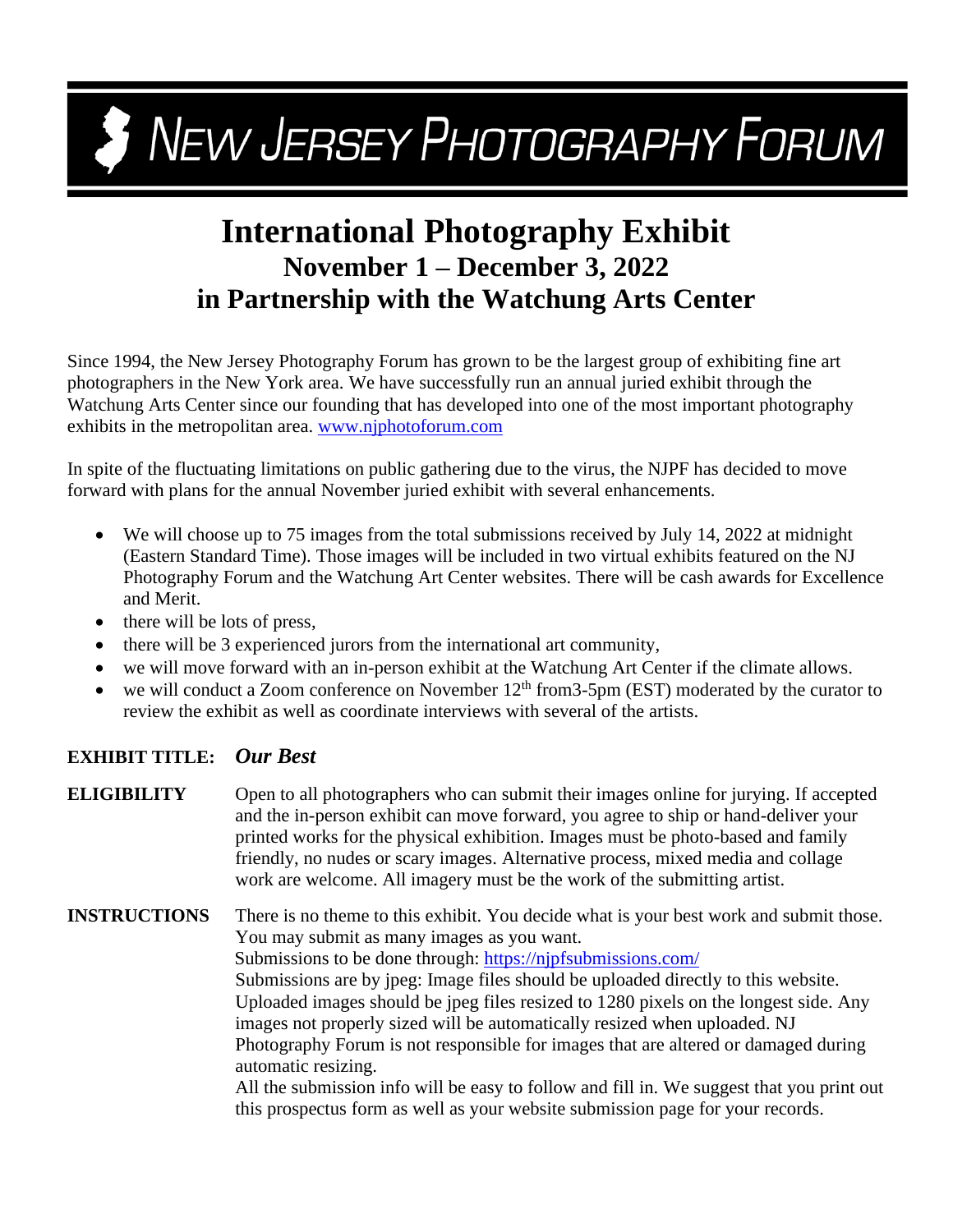| <b>FEE</b>     | \$15 for every 2 pieces submitted. If you submit 5 pieces, the price is \$45. To be cost<br>effective, it would be best to submit in groups of two. Be prepared to pay via PayPal in<br>US dollars. You will use your credit card.                                                                                                                                                                                                                                                                                 |
|----------------|--------------------------------------------------------------------------------------------------------------------------------------------------------------------------------------------------------------------------------------------------------------------------------------------------------------------------------------------------------------------------------------------------------------------------------------------------------------------------------------------------------------------|
| <b>AWARDS</b>  | Awards of Excellence (\$100 each) and awards of Merit (\$50) determined by your<br>score from the jurors.                                                                                                                                                                                                                                                                                                                                                                                                          |
| <b>SALES</b>   | All work must be for sale at a fair market value. If it is possible to have an in-person<br>exhibit, The Watchung Arts Center will handle sales and will require a 30%<br>commission. Any sales from the online exhibit will be directed to the artist. A 30%<br>donation to the arts center would be expected.                                                                                                                                                                                                    |
| <b>JURORS</b>  | Harvey Stein: is a NYC photographer, author of 10 books, instructor at International<br>Center for Photography, and represented by Sous Les Etoiles Gallery in New York.<br>Nancy Ori: exhibitor, curator, author, photographer & educator; director of NJ<br>Photography Forum and Digital Arts Gp; owner of NJ Media Center in Berkeley Hts.<br>Margarita Mavromichalis: award-winning Greek photojournalist and street<br>photographer currently living in Japan, international fine art photography exhibitor. |
| <b>CURATOR</b> | Nancy Ori, co-founder & director of the NJ Photography Forum & Digital Arts Group.<br>Any Questions: nancyori@comcast.net; www.nancyoriworkshops.com                                                                                                                                                                                                                                                                                                                                                               |

## **THE IN-PERSON EXHIBIT AND SHIPPING INSTRUCTIONS:**

If there are no Covid restrictions and we can have an in-person exhibit at the arts center with a reception, all accepted artists from the virtual exhibit will be notified so you have time to prepare your work and ship if necessary. If the State of New Jersey or the Watchung Arts Center guidelines are not in favor of the in-person exhibit and wine reception, there will be no physical exhibit. The online exhibit, awards, Curator Conference, and international press and sales opportunities will still apply. If we can have physical exhibit:

- 1. There will be a notice going out regarding a deadline for you to return your acceptance on inclusion in the in-person portion of the exhibit.
- 2. There will be lots of press and a great artist reception with wine **and snacks** on November 6, 2022 from 1-4pm (EST).
- 3. **Hand-delivered works**: Local artists will be required to hand-deliver their work on October 30, 2022, from 10am-noon (Eastern Standard Time) to the Watchung Arts Center 18 Stirling Road in Watchung, New Jersey. All works must have Contact information and wire on the back for hanging. Black frames are preferred, but you should do what looks best for your image. Any size frame is ok up to 22x28. Smaller sized pieces are encouraged for easier sale. For regular framed works that are mounted and matted with white over-mattes, they must have glass or plexi. No colored mattes. I would recommend that any flush-printed image have a frame. Canvas wraps for example, look so much better and are more saleable with a float frame to complement your image.

**Shipping your work**: Those who are shipping their work can choose to self-insure as well as add return postage if you want your piece back. They should be mailed to Nancy Ori 124 Diamond Hill Road in Berkeley Heights, NJ 07922. 908-790-8820 No items should be mailed to the arts center. Whatever you send your work in is what it will be returned in. If there is no return postage or not enough, you will be notified for further instructions, or the piece will not be returned. All shipped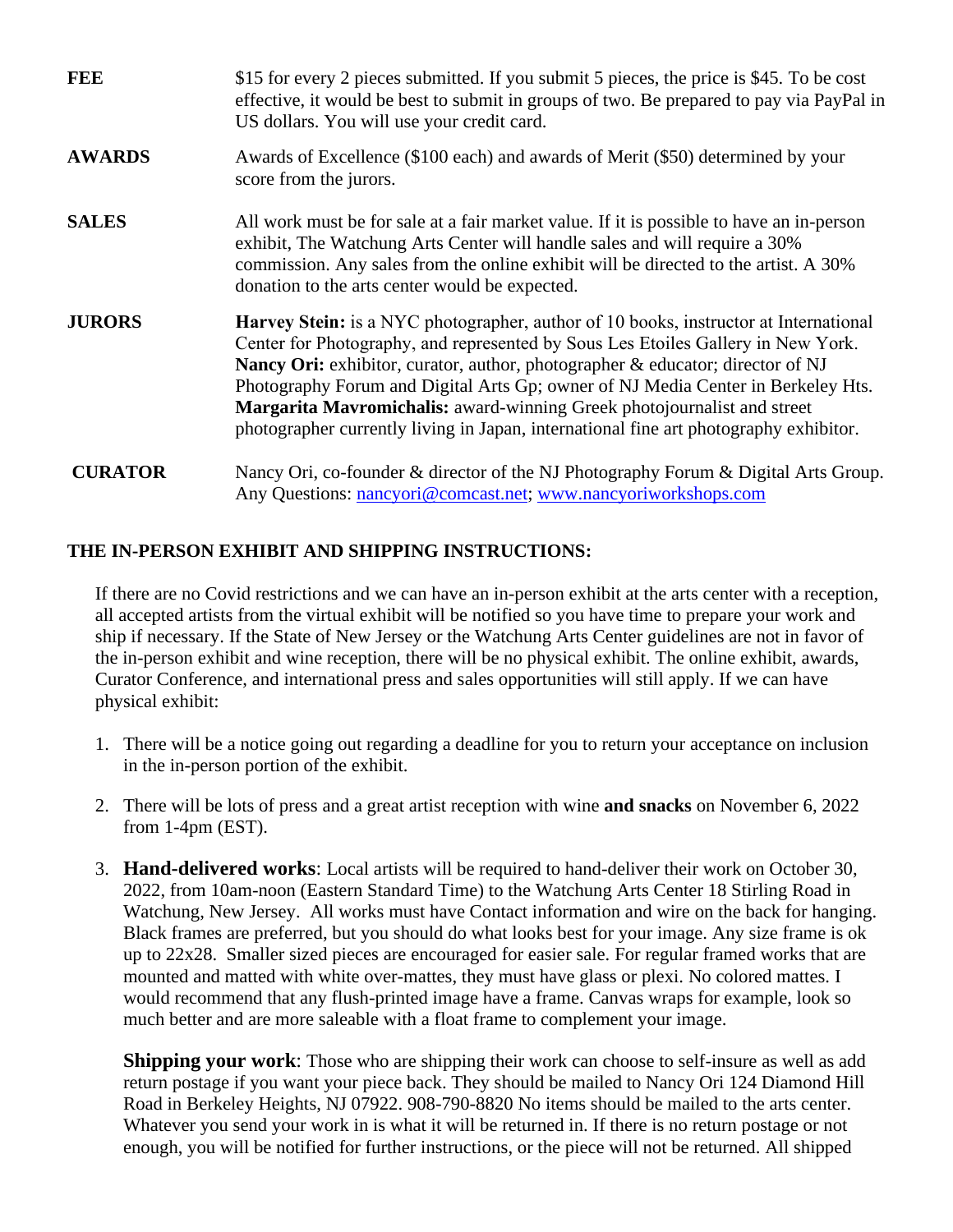works must be here by October 22, 2022, by midnight (Eastern Standard Time) or they cannot be included in the exhibit. I would encourage you to think about sending smaller pieces to keep the shipping cost down.

If you are using canvas wraps, you may choose to not frame them to keep the shipping cost down. They must still have wire on the back for hanging. However, they would look more professional in a float frame. Buyers are always reluctant to have to do more work. Your decision.

For regular framed works that are mounted and matted with white over-mattes, they must have glass or plexi with frame and wire on the back for hanging. No colored mattes. Black frames are preferred, but you may choose whatever frame works best with your image. Framed works or unframed canvas wraps can be any size up to 22x28. However, neither the NJPF nor the Watchung Art Center are responsible for breakage. Each work needs to be labeled on the back with your contact info.

Another option for those people who are shipping your work: To keep the cost of shipping down, you may choose to ship your work that is mounted and matted to 16x20 size on the outside dimensions. We will frame it for you in a 16x20 black frame with glass for an additional \$15 each. This frame will be on loan to you for the duration of the exhibit. Please notify Nancy Ori if you are choosing to do this or have any questions. 908-790-8820 or [nancyori@comcast.net.](mailto:nancyori@comcast.net)

- 4. All works MUST have artist name, all contact info, price & title of work on the back of each piece and remain on the walls until the end of the exhibit.
- 5. Neither the Watchung Arts Center nor the New Jersey Photography Forum will be responsible for any works that are damaged or lost. All professional care will be taken but artists should insure their work if this is an issue.
- 6. The jury, gallery and curator reserve the right to decline any piece that was not represented well through the submission process, not presented properly for hanging, or is inappropriate for a mixed audience.

Since the physical part of the exhibit is still waiting to be resolved regarding everyone's safety and any Covid guidelines or restrictions, your patience is appreciated. We will keep the accepted artists apprised of any changes as we move forward.

**DEADLINES Submission Deadline** July 14, 2022 at midnight (EST) **Notification of acceptance**: August 1, 2022 **Receiving day for hand-delivered work:** Sunday, October 30, 10am (EST) **Receiving deadline for shipped work:** Saturday, October 22 at midnight (EST) **Exhibit online:** November 1, 2022 to January 15, 2022 **Exhibit in-person**: November 1 – December 3, 2022 **Opening reception:** Sunday, November 6, 2022, 1-4pm (EST) at the Watchung Arts Center **Conference:** November 12, 2022, 3-5pm. (EST) **End of in-person exhibit:** pick up at WAC on December 4, 2022 at 10am (EST), or by apt **Return shipping** begins on January 15, 2022